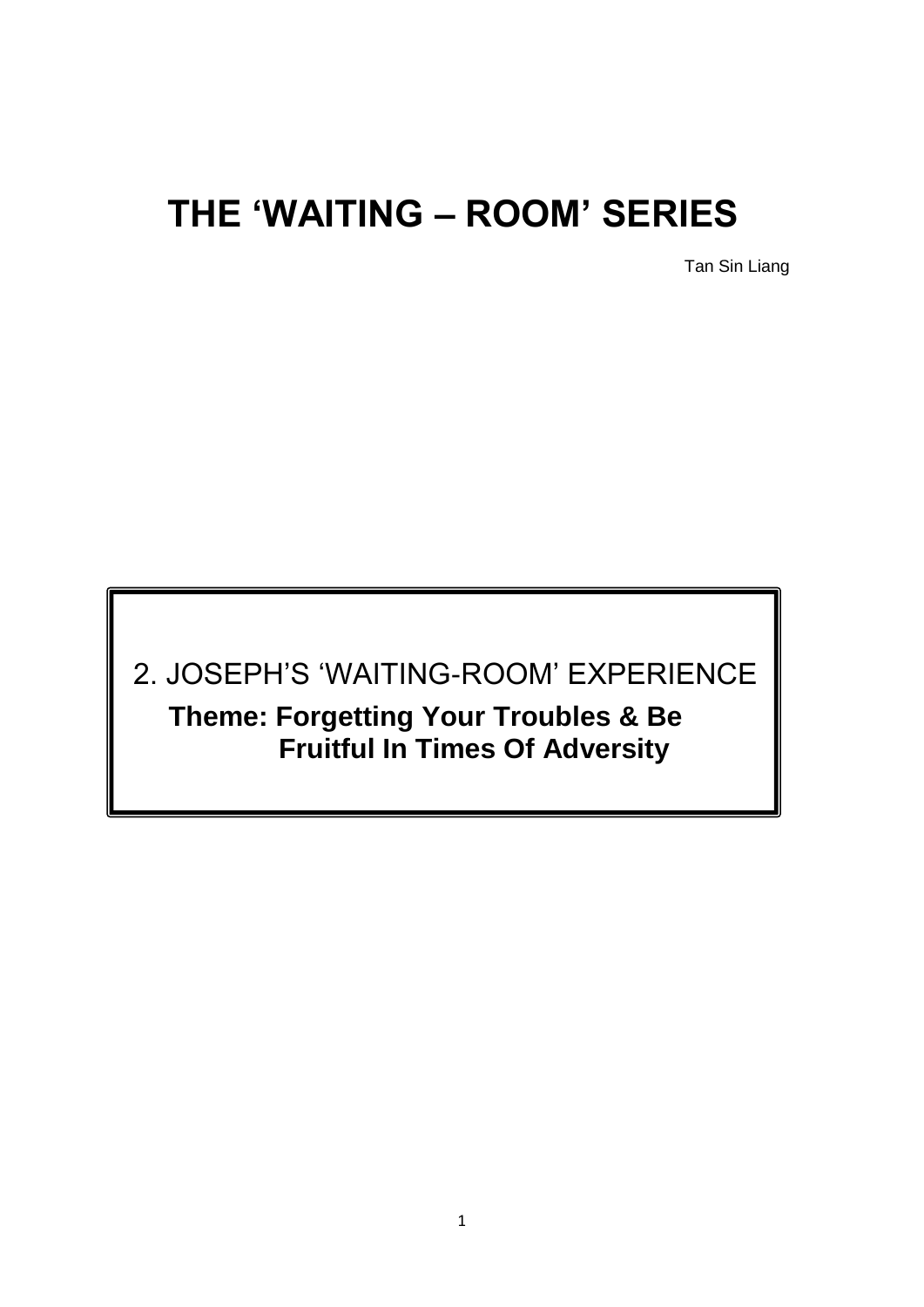## **JOSEPH'S 'WAITING-ROOM' EXPERIENCE**

#### **Theme: Forgetting Your Troubles & Be Fruitful In Times Of Adversity**

Tan Sin Liang

#### **Joseph – Father's Pet, Brothers' Pest**

- Jacob (Israel) had 12 sons but his favourite son was Joseph (because he was born to Jacob at old age).
- What do you do if you have a favourite child? You give him/her the best (better than the other children).
- So Jacob went to the most expensive tailor in town and made Joseph a very special coat.
- a multi-coloured coat. It was the type of coat meant for the royalty. His brothers' coats were drabby, meant for ordinary working class.
- Perhaps Jacob had intended Joseph to wear it only for special occasions (like weddings). Joseph loved his multi-coloured coat so much, to him every day was a 'special occasion'.
- $\blacksquare$  He wore it for breakfast, for dinner, marketing and even working in the fields with his brothers.
- The multi-coloured coat was a symbol of Jacob's special love for Joseph. However, to the brothers, it was a ugly symbol of 'favouritism'. Each time they saw Joseph wearing his favourite coat, it was a sore reminder to the brothers that their father loved them less.
- As in all cases where parents play 'favouritism', it breeds jealously and contempt. So Joseph's brothers hated him.

"His brothers saw that their father loved him more than all his brothers; and so they hated him and could not speak to him on friendly terms"

(*Gen 37:4*)

- When the 11 brothers went to 'chill-out' in town, they never invited him. So Joseph also bore a grudge against his brothers
- Since he was the father's 'pet', he soon had a favourite 'past-time'
- 'telling tales' about his brothers (like lazying in the fields, not working)
- you can imagine the smile on Joseph's face when his brothers got reprimanded by their father.

"And Joseph brought back a bad report about them to the father." (*Gen 37:2*)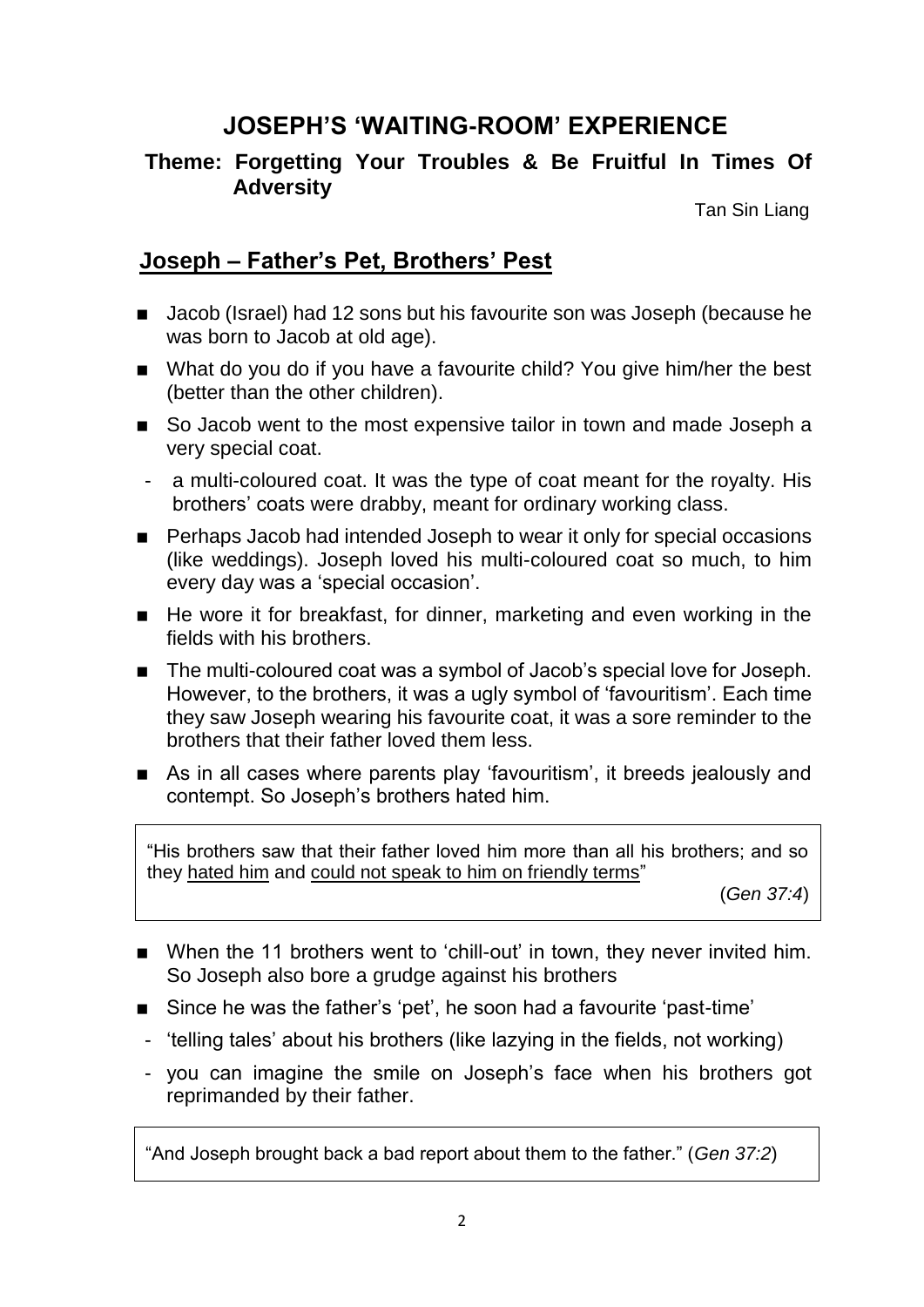- So Joseph, the father's 'pet', became the brothers' pest.
- What do you do with a 'pest'? You get rid of them.

#### **Joseph The Dreamer**

- One day, while the brothers were working in the fields, they saw this 'upstart' running to them in his familiar shinny multi-coloured coat. They thought the father had 'summoned' them.
- In a very excited voice he told them he had a wonderful dream the night before. No one was interested. But he told them anyway.

#### 1 st Dream (Bundle of Grain) (*Gen 37:7, 8*)

- He told them he dreamt that they were all binding grain stalks together in the field. Suddenly his bundle of grain stood upright and all the other bundles of grain bowed down to his bundle.
- His brothers understood exactly what Joseph's message meant. So they retorted: "So, does that mean you're going to rule over us?" Joseph smiled.

#### 2 nd Dream (Sun, moon and the stars) (*Gen 37: 9-10*)

- As if that was not enough, Joseph told the brothers that he had another dream which was more 'interesting'
- $\blacksquare$  He told his disinterested brothers that in his dream he saw the sun, the moon and the stars all bowed to him.
- $\blacksquare$  This 2<sup>nd</sup> Dream was even worse than the 1<sup>st</sup>.
	- the 'sun' here represented the 'father' (Jacob)
	- the 'moon' here represented the mother
	- the 11 stars obviously refer to the 11 brothers.
- $\blacksquare$  The 2<sup>nd</sup> Dream implied that the entire family (including his father and mother) will 'kow-tow' to Joseph (one day).
- Not only the 11 brothers were angered, his father too was infuriated when Joseph told the father this dream.
- From that day onwards, the brothers hated this 'dreamer' (*Gen 37:19*) even more.
- They longed for a chance to teach this 'upstart' a lesson he will never forget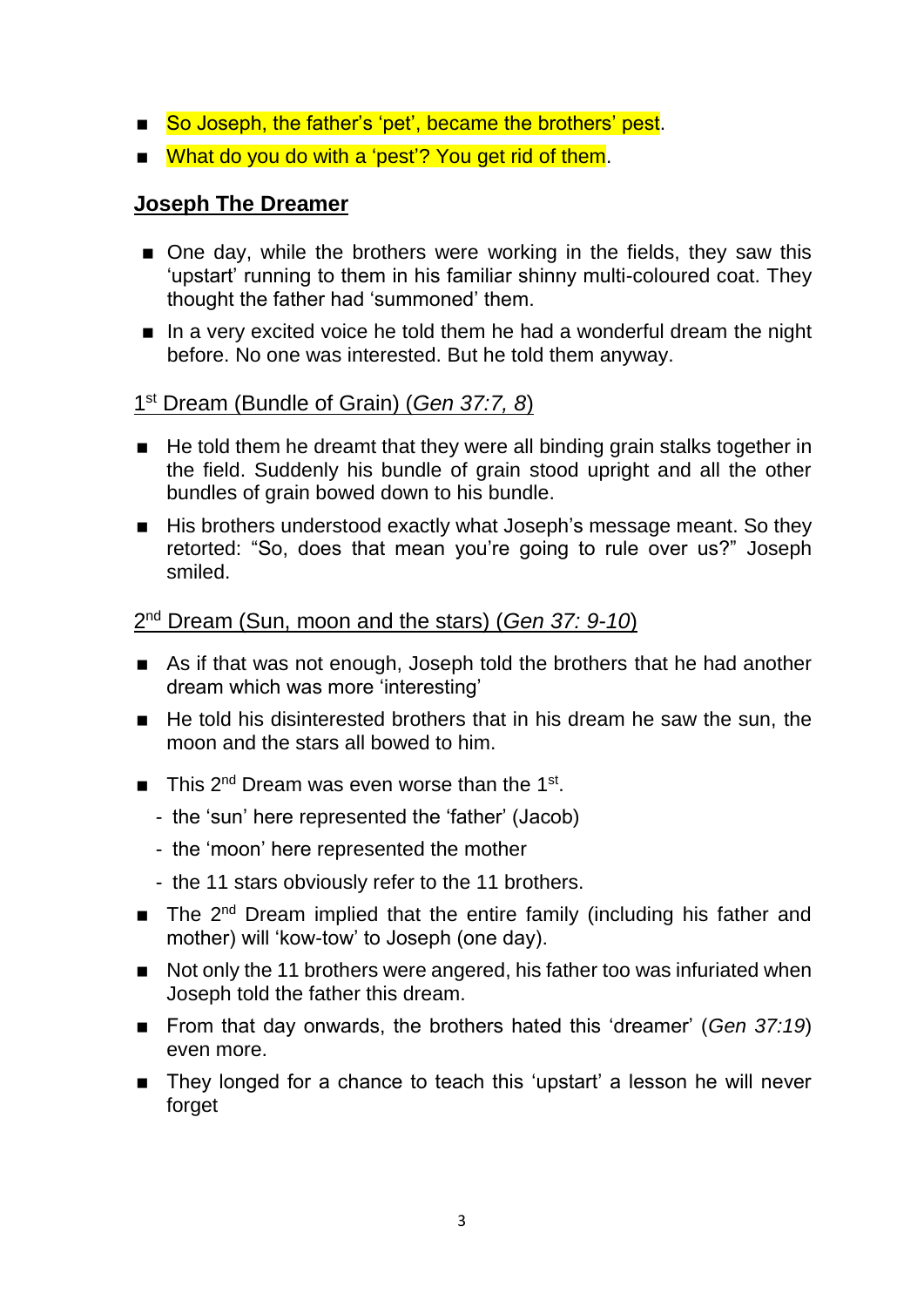## **Joseph Survived Murder Conspiracy, Sold As A Slave**

- $\blacksquare$  It did not take very long for that chance to come.
- One day Joseph was sent by the father to 'check out' on his brothers herding the flock in a nearby town.
- **From afar they spotted the Dreamer in his unmistakable 'coat of many** colours' shinning under the blazing sun.
- They said to one another, "Here comes the dreamer" (*V.19*)
- What do you do if you don't like the message? You kill the messenger. That was exactly what the brothers conspired to do.
- They caught hold of Joseph, stripped him of his multi-coloured coat and threw him into a deep hole to die.
- Then they realised that 'crime can pay' after all.
	- so they sold Joseph to some slave traders passing by for 20 shekels of silver.
- They thought they had finally got rid of the 'pest' (the 'Dreamer') for good.
- **Joseph ended up in the slave market in Egypt. He was sold to a man** named 'Potiphar'.
- **Joseph was 17 years old.**

### **Joseph in the household of Potiphar**

- Who was Potiphar? He was the security chief of Pharaoh. (like CIA/FBI chief for US President).
- a very powerful and wealthy man.
- **From the favourite son in his father's household, Joseph became a slave** to an Egyptian Master.
- What happened to Joseph in Potiphar's household? (*Gen 39*)
- "The Lord was with Joseph and blessed him greatly as he served in the house of his Egyptian master." (*V.2*)
- "Potiphar noticed this and realised that the Lord was with Joseph, giving him success in everything he did." (*V.3*)
- "So Joseph naturally became quite a favourite with him ("So Joseph found favour in his sight") Potiphar soon put Joseph in charge of his entire household and entrusted him with all his business dealings" (*V.4*)
- "From the day Joseph was put in charge, the Lord began to bless Potiphar for Joseph's sake. All his household affairs began to run smoothly, and his crops and livestock flourished." (*V.5*)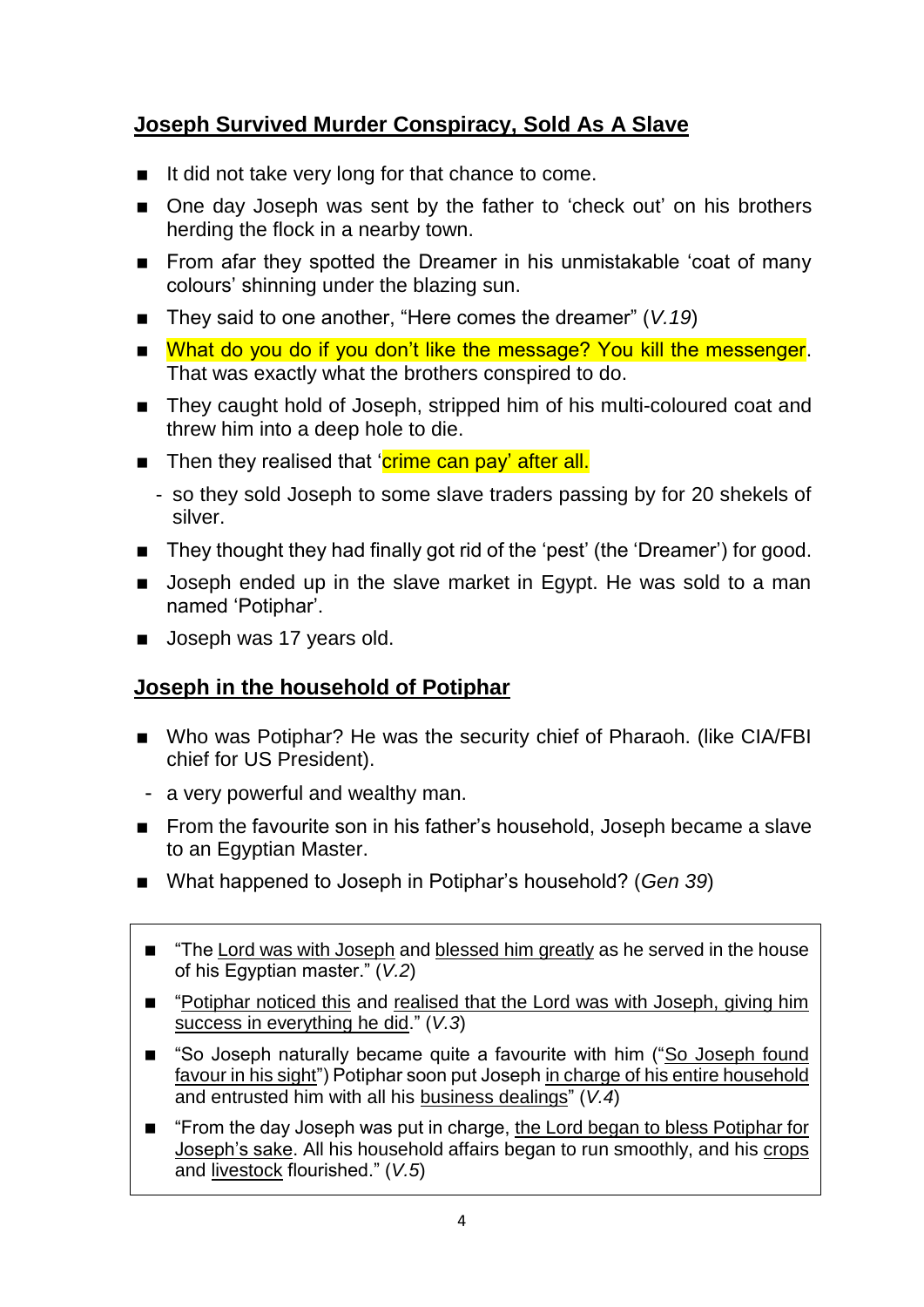"So Potiphar gave Joseph complete administrative responsibility over everything he owned. With Joseph there, he didn't have a worry in the world, except to decide what he wanted to eat!" (*v.6*)

(*Gen 39:2-6*)

So this was what happened to Joseph in Potiphar's household

- 1<sup>st</sup>: God was with Joseph
- 2<sup>nd</sup>: Because God was with Joseph, he was successful in everything he did. Potiphar noticed that God was with Joseph.
- 3<sup>rd</sup>: Joseph found favour in Potiphar's sight. So he entrusted Joseph with key responsibilities: -
- he became the head of Potiphar's household (i.e. Head of Human Resource Dept.)
- he was in charge of all Potiphar's business dealings (i.e. Business Manager)
- he was given complete administrative responsibility over Potiphar's assets (i.e. Head of Admin & Asset Manager)
- he managed all his crops (Head of Agriculture Dept.)
- he managed all his flocks (Head of Animal Husbandry)
- **Unknown to Joseph, whatever skills he learned and acquired in** Potiphar's household on a 'micro' level, God would later help in to apply these skills on a 'macro' level. God was preparing Joseph for 'bigger things'.
- Question: Is God preparing you for 'bigger things'?
- So next to Potiphar, Joseph was the  $2^{nd}$  in command. Can't get any higher.
- 4<sup>th</sup>: Potiphar's vicarious blessings. Potiphar realised that because of Joseph he was blessed by God.

#### Lesson to learn

- When our lives pleases God, even our bosses, clients, and colleagues may even find favour in us. (i.e. find us favourable).
- Have you experienced that in your life? I have.
- Do people see God in the way we lead our lives?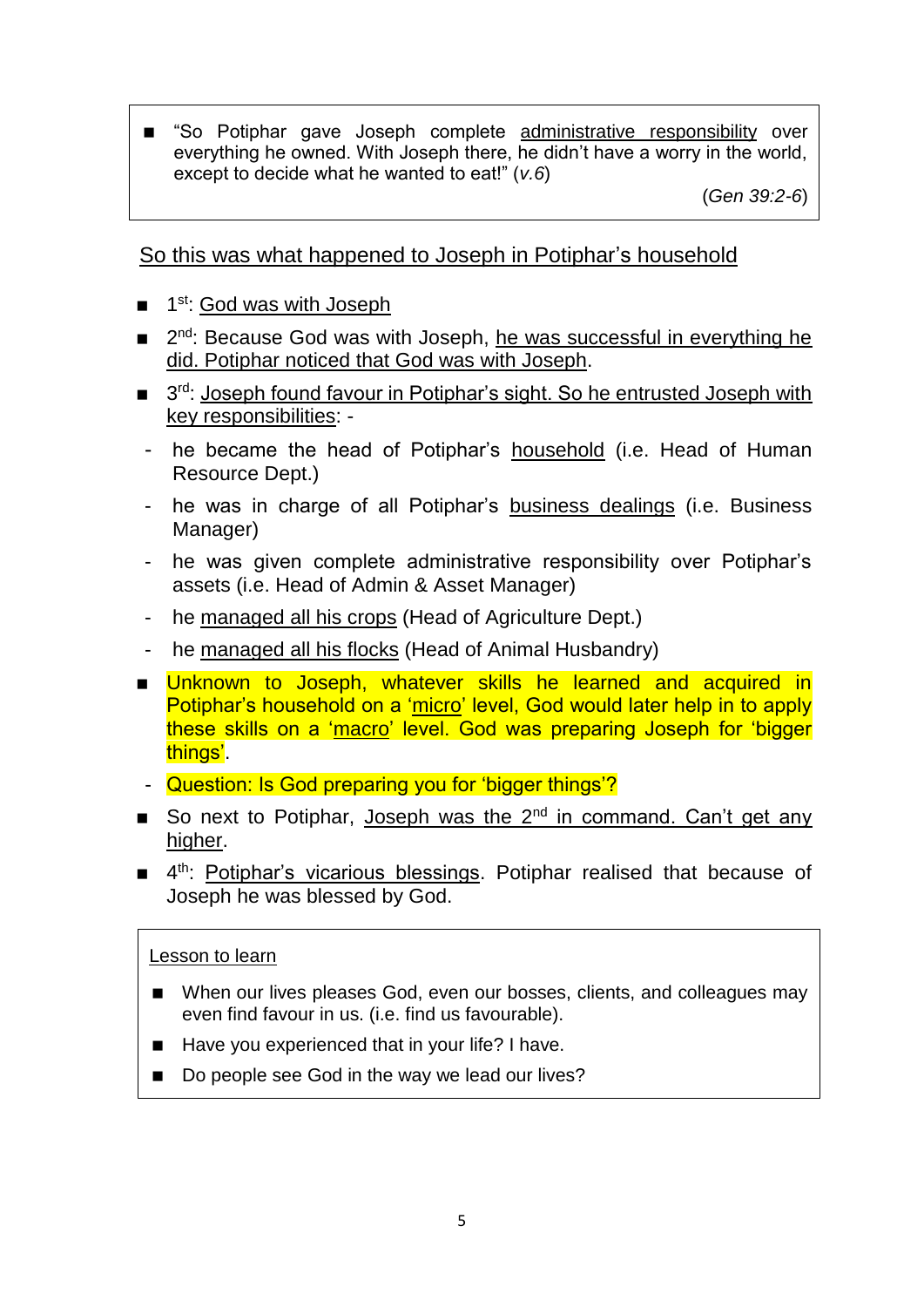## **Joseph Thrown Into Prison**

- Just as when life was looking up for Joseph, it suddenly took a disastrous turn. Isn't life like that sometimes?
- What was the problem? Joseph was described as 'well-built and very handsome' (*Gen 39:6*). His boss' wife was infatuated with him.
- She seduced him but he turned her down. Why?
	- he couldn't do this to his boss (who treated him very well & completely trusted Joseph (*Gen 39:9*).
	- he couldn't do this to God (God had been so good to him so far) (*Gen 39:9*)
- That's 'INTERGRITY'. Joseph had integrity.
	- 'INTEGRITY' is not doing something wrong when no one is looking
	- e.g. chance to steal, cheat (or cheat on your spouse) etc. but didn't do it.
- Because Joseph refused to sleep with Potiphar's wife, he was accused of 'attempted rape' 'cooked' up by the wife.
- Without any fair hearing, Joseph was thrown into jail.
	- "After hearing his wife's story, Potiphar was furious". (V.19)
	- "He took Joseph and threw him into the prison where the King's prisoners were held". (*V.20*)

(*Gen 39:19-20*)

- What injustice!. If you were Joseph, how would you feel?
- "Life is so unfair. Here I resisted temptation (by honouring my boss and my God) I end up in prison!"
	- Sometimes in life we try to do the right thing but end up 'with the wrong' consequences
	- my own experience: helped some people to change their 'religion' status in their legal documents (as a lawyer), end up facing very serious consequences.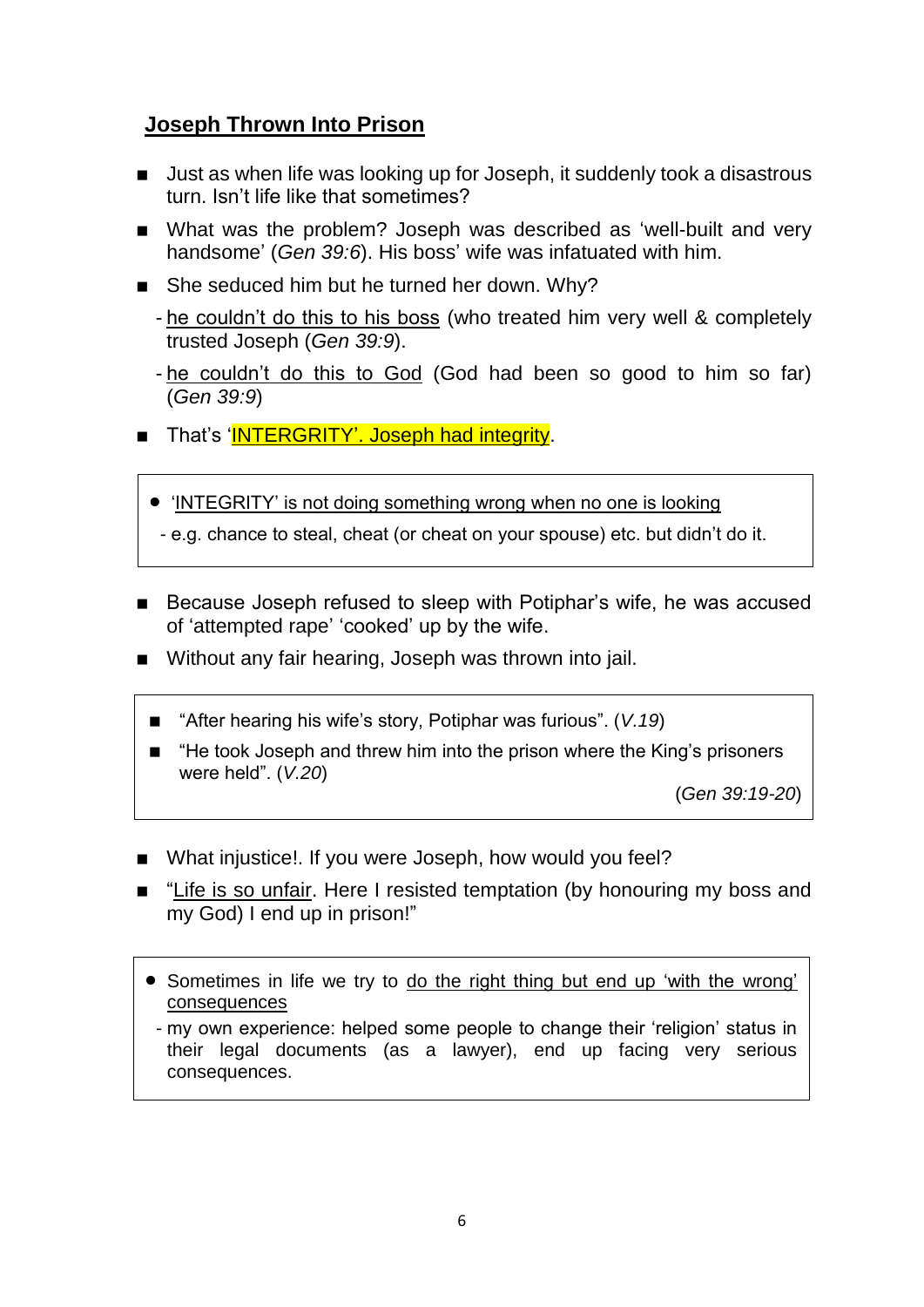#### **God was with Joseph in Prison**

- So Joseph landed in a prison (jail).
	- "But the Lord was with Joseph there, too, and he granted Joseph favour with the chief jailer". (*V.21*)
	- **EXECTE:** "Before long, the jailer put Joseph in charge of all the other prisoners and over everything that happened in the prison." (V.22)
	- "The chief jailer had no more worries after that, because Joseph took care of everything. The Lord was with him, making everything run smoothly and successfully". (*V.23*)

(*Gen 39: 21:23*)

- So what happened to Joseph in the prison? Very much the same as happened in Potiphar's household.
- $\blacksquare$  1<sup>st</sup>: God was with Joseph (even in prison)
- 2<sup>nd</sup>: God granted Joseph favour with his boss (Chief Jailer). So he put Joseph in charge of all the other prisoners. He became the Chief Jailer's 'Deputy' (like Potiphar's General Manager). In fact he ran the prison for his boss.
- 3<sup>rd</sup>: Joseph was very successful in everything he did. His boss had no worries.
- So Joseph rose to the  $2^{nd}$  in command in the prison.

#### **Joseph's interpretation of fellow prisoners' dreams**

- This was no ordinary prison. In fact, it was a 'royal jail', meant for the palace servants who offended Pharaoh. So they were locked up in this jail for unspecified periods of time while Pharaoh decided what to do with these unfortunate souls.
- One day this royal jail had 2 new inmates. One was Pharaoh's cup-bearer and the other Pharaoh's baker. Perhaps Pharaoh didn't like the cup-bearers' choice of wine. Perhaps the baker over-baked Pharaoh's bread. For whatever reasons, they both ended up in prison waiting for Pharaoh to decide their fates.
- One night both of them had their dreams (nothing unusual). Both felt troubled and Joseph noticed their dejected face. The conversation may have gone something like this: -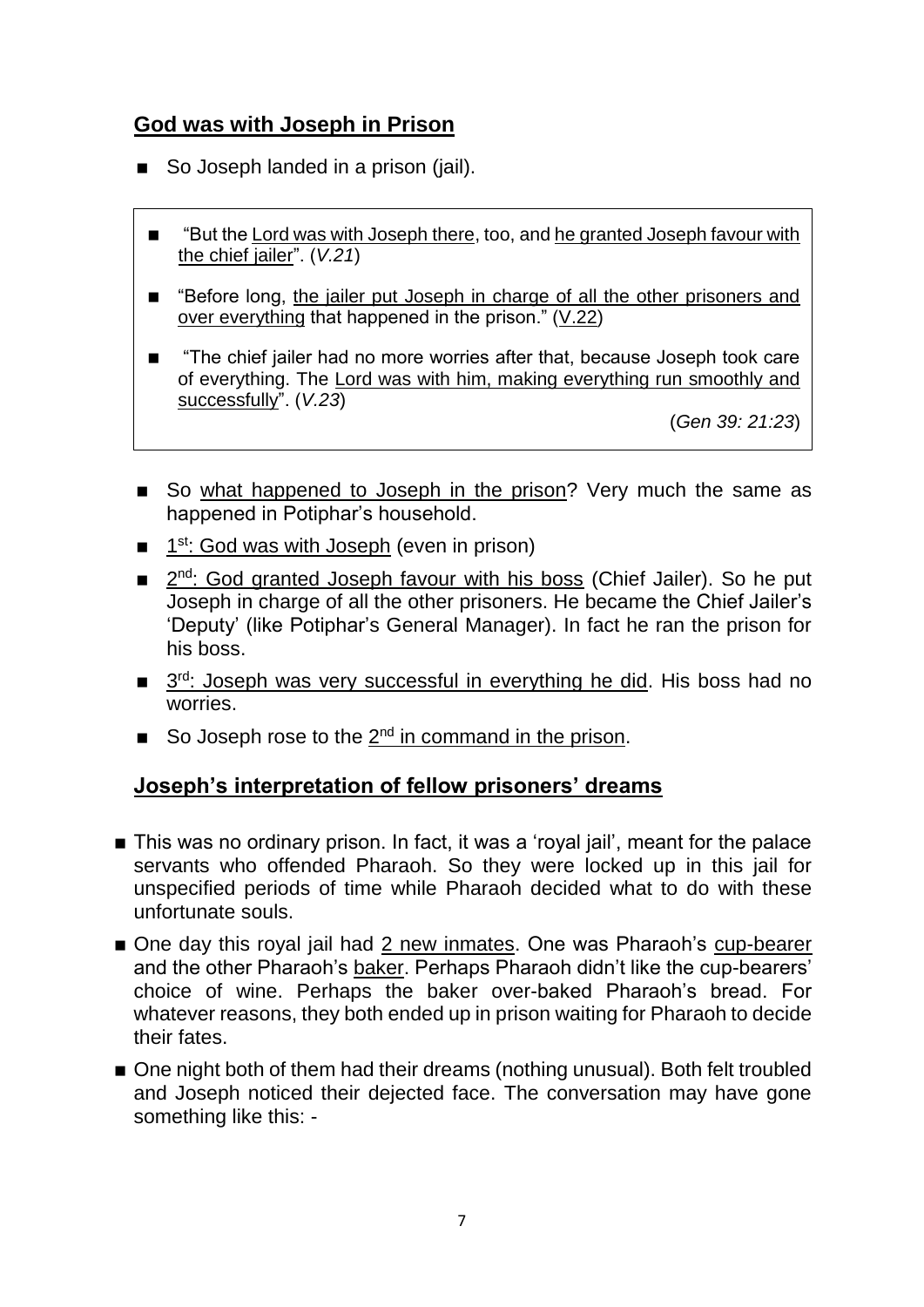Joseph: "Hey guys. Why you both look so sad? Someone in your family died?"

Cupbearer & Baker: "No. We both had these strange dreams. We don't know what it means to us. We're really troubled by our dreams. Here in this prison there's no one to interpret our dreams for us. (Well what did they expect?)

Joseph: "Oh, interpreting dreams is God's business. But I do have some experience. Why don't you tell me anyway?"

#### (a) The Cup-bearer's Dream

- The cup-bearer volunteered first
- $\blacksquare$  He told Joseph of this strange vine which had 3 branches that began to blossom and budding.
- It means, in 3 days time, you will get your job back and you'll be released from prison.
- The cup-bearer went crazy and he jumped up & down (not in the Bible).
- And Joseph said: "Oh, one more thing. When you get back your job, please remember to put in a good word to Pharaoh for me. Ask him to let me out. My brothers kidnapped me and sold me to as a slave and here I am in jail. I shouldn't be here, you know?"
- Cupbearer: Silent. Was that a 'yes' or a 'no' or non-committal?
- He probably agreed to help Joseph. In Gen 41:7 we're told that he 'was reminded of his failure'. (which prompted him to recommend Joseph to Pharaoh).

#### (b) Baker's Dream

- Since the Cup-bearer had such a positive outcome, the baker decided to 'try his luck'.
- $\blacksquare$  He told Joseph that in his dream he was carrying 3 baskets on his head. Suddenly the birds came and ate them.
- **Joseph may have explained it along these lines.**
- **Joseph: "I'm sorry, my man. No good news for you. It means 3 days time you'll** be sentenced to death. Your head will be chopped off and put on a pole. Birds will come and eat your dead body".
- Baker: "Are you sure or not? Did you interpret correctly?"
- Joseph: "I'm sorry. I only interpret dreams. I'm not responsible for their outcome".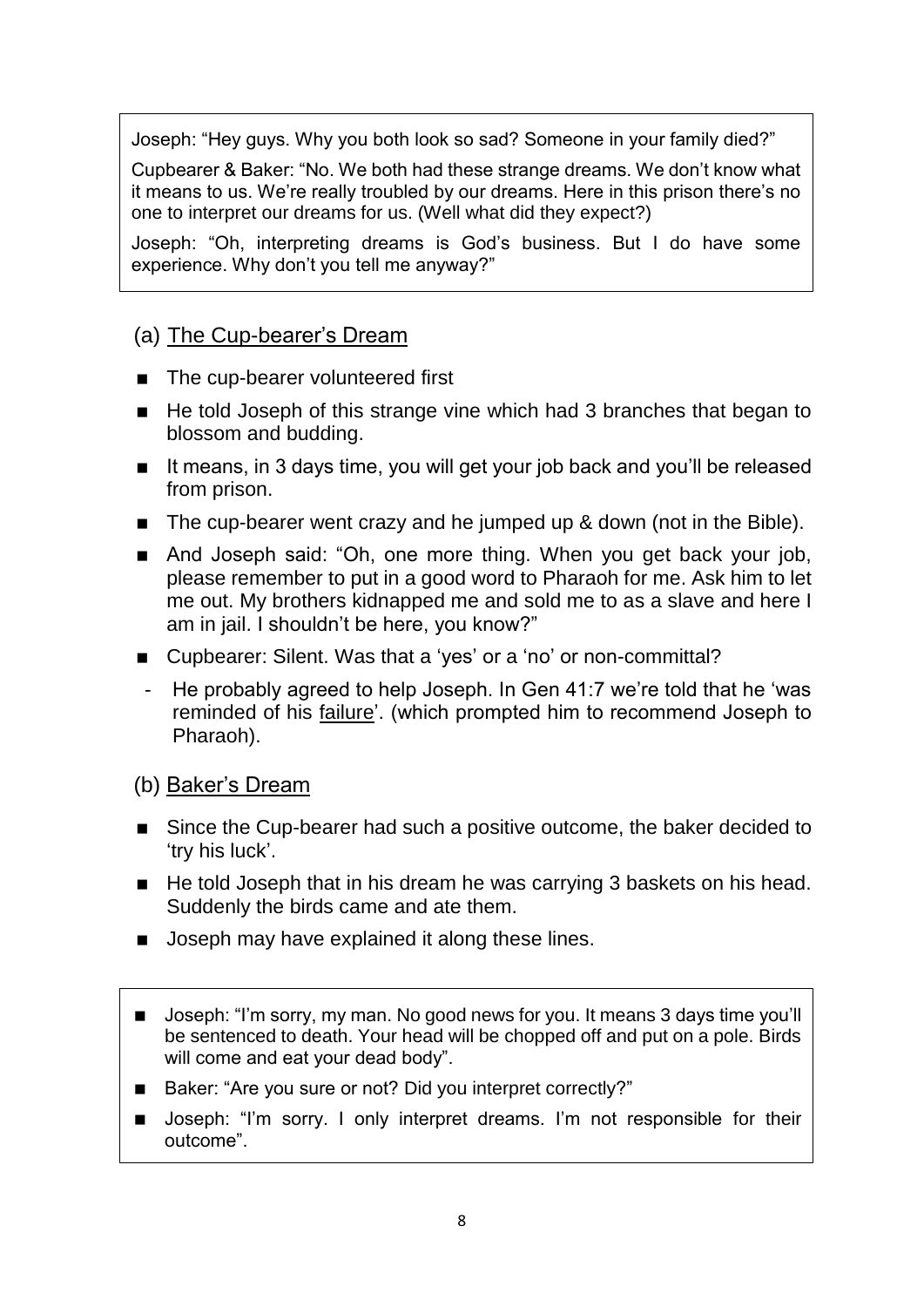## Out Of Sight Out Of Mind ("OSOM")

- As predicted by Joseph, the cup-bearer got his job back and the baker had his head chopped-off and was eaten by birds.
- After the cup-bearer was released from prison, he suffered "OSOM" syndrome (a common condition, which means 'out of sight, out of mind').
- So Joseph remained in the prison for another 2 years.

#### Life Is Unfair

- If you were Joseph, how would you feel?
- You would probably said that life is really unfair
- In the  $1<sup>st</sup>$  episode (sold as a slave), all Joseph did was he told his brothers about his 2 dreams (which they didn't like, fair enough). Maybe it was the way he spoke about the dreams. But that is no 'capital offence' (death penalty)!
- In the  $2^{nd}$  episode (thrown into prison), Joseph was seduced by his boss' wife. He valiantly resisted temptation and out of respect for his boss, he was thrown into prison!
- In the  $3<sup>rd</sup>$  episode (baker forgot about Joseph), he correctly interpreted the baker's dream and he was saved, the baker suffered a lapse of memory and Joseph was left languishing in jail for 2 more years.
- Life is so unfair. Is this your experience? That's my son's experience.

### **Joseph Interprets Pharaoh's Dreams**

- 2 years later, the cupbearer recovered from his 'OSOM' syndrome.
- Pharaoh had bad dreams which troubled him greatly. To make it worse, none of the 'royal dreamnologists' could interpret it for him.
- Since Pharaoh had run out of options, the cupbearer decided to step up and recommended Pharaoh to Joseph who correctly interpreted his dreams (and the deceased baker's dream).
- So on the cupbearer's recommendation, Pharaoh summoned Joseph (clean shaven and in his new clothes) to his royal palace.
- This is roughly how the conversation might have taken place: (Read *Gen 41*)

Pharaoh: "So you are Joseph, the dreamnologist? I'm told that you are very good in interpreting dreams"

Joseph: "No. No I don't interpret dreams. It is God who interpret dreams.

Pharaoh: "Ok, ok. Whatever. Now listen carefully. Interpret properly. Remember the baker? So interpret carefully."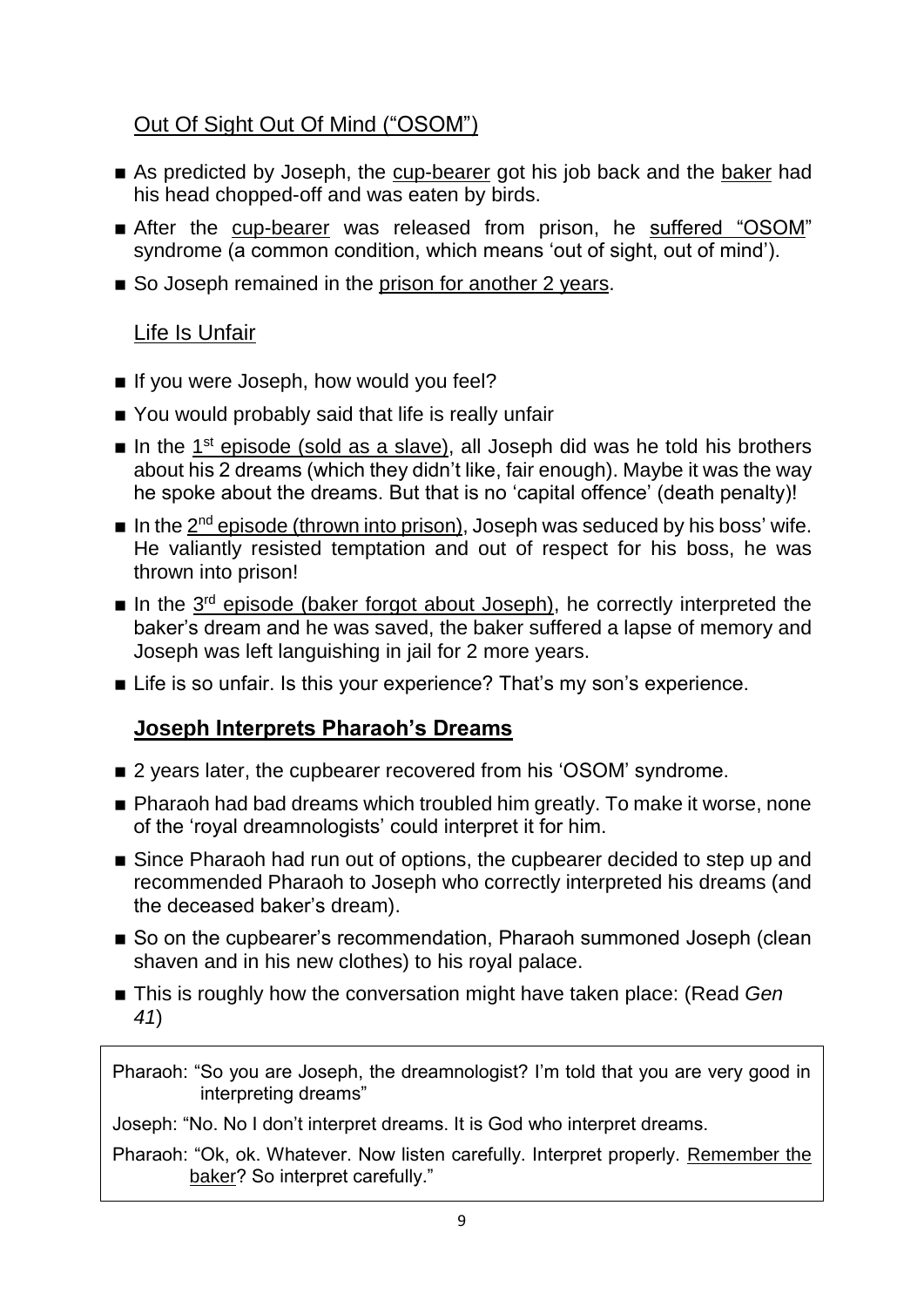- Pharaoh had 2 dreams
- In the 1<sup>st</sup> Dream, he told Joseph about 7 thin cows eating up 7 fat cows by the River Nile.
- In the  $2^{nd}$  dream, he told Joseph about 7 thin stalk of grains eating up 7 fat plump grain stalks.

Joseph: "Oh your Excellency, your 2 dreams are the same dream".

Pharaoh: "What do you mean? How can my 2 dreams be the same? One is about cows and the other is about grain stalks.

- Joseph: "Your Excellency this 2 dreams are related to each other. What these 2 dreams means is this:
- There'll be 7 years of abundance followed by 7 years of severe famine.
- This famine is very serious, Egypt has never experienced this kind of famine before
- If nothing is done, it will wipe out the entire population of Egypt'!

#### **Joseph Became Governor (Ruler) Of Egypt**

- However, Joseph did not stop there. He went one step further.
- He recommended to Pharaoh that he should appoint someone to be in charge to conserve the food grain during the 7 years of abundance to prepare for the 7 years of famine by taxing  $1/5$ <sup>th</sup> of all the grain produced.
- So, Joseph, from a 'dreamnologist', he appointed himself to be the 'Royal Consultant' for that moment.
- **Pharaoh was impressed with not just with his ability to interpret of his dreams,** but also his practical recommendation.
- Since Joseph seemed to be the only one who knows what to do, Pharaoh immediately appointed Joseph to be the 'Disaster Minister' (no pun intended) to take charge of this National Disaster Rescue Project.
- From this ministral post, Joseph was later promoted to the Governor (Ruler) of Egypt. He was put in charge of Pharaoh's household and the whole of Egypt, More significantly, he was put in charge of selling the grain.
- so anyone wants to buy grain must see Joseph. See how God works?
- Thus, he became the  $2<sup>nd</sup>$  in command in Egypt. Can't go any higher.
- **Joseph was 30 years old.**
- Question: Where did Joseph get all these skills in managing Egypt's agriculture and life-stock at such a critical national crisis of this powerful nation?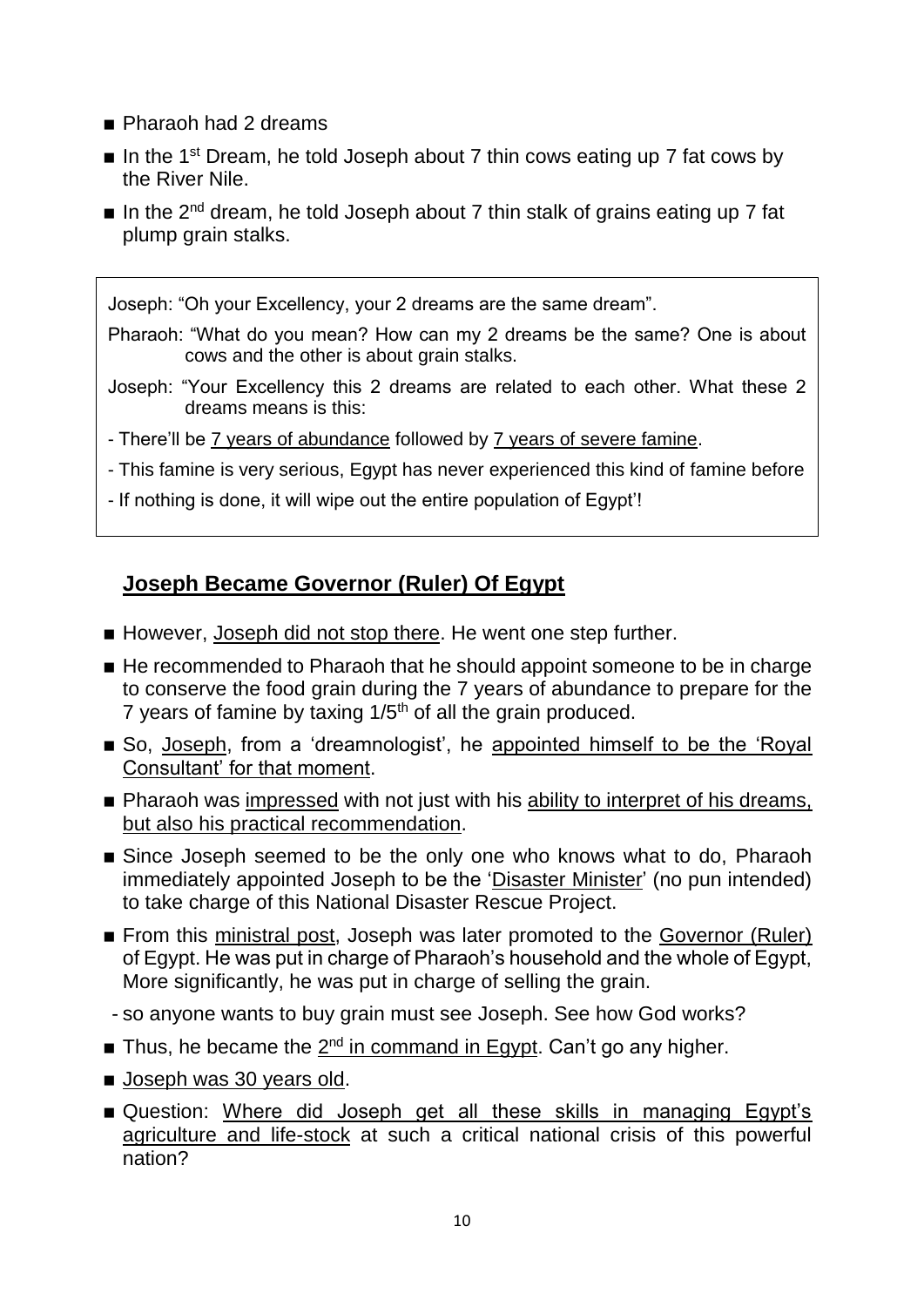- Answer: Remember what Joseph did in Potiphar's household?
- So God was preparing Joseph the past 13 years for this role.
- That's the way how God sometimes prepare our lives.

#### **Joseph reunited with his family**

- We all know how the story of Joseph ended. It was during the 7 years of famine, Joseph's family came to buy grain in Egypt (Joseph was in charge).
- but the entire family was re-united in Egypt on  $2<sup>nd</sup>$  year of the 7 years famine (*Gen 45:6*)
- According to God's divine plan, Joseph was reunited with his family after 22 years (13+7+2 years). There were 70 of them in the family in Egypt. (*Gen 46:27*)
- It was from Joseph's family that's how the entire nation of Israelites ended up in Egypt. After 4 generations (400 years), it grew from 70 to 600,000 men (not counting women & children). (Exodus 12:37)
- So Joseph's dreams had come true. His entire family had unknowingly come to him and he saved his whole family.
- So Joseph went through a total of 22 years 'waiting-room' experience

| Joseph sold<br>as slave            | 13 yrs | Joseph Governor<br>of Egypt |  | 7 yrs                      |  | Joseph reunited<br>with family<br>2 yrs |  |
|------------------------------------|--------|-----------------------------|--|----------------------------|--|-----------------------------------------|--|
| 17 yrs old                         |        |                             |  | 30 yrs old 7 yrs Abundance |  | 7 yrs Famine<br>37 yrs old              |  |
|                                    |        | 22 yrs -                    |  |                            |  |                                         |  |
| Joseph's 'Waiting-room' Experience |        |                             |  |                            |  |                                         |  |

#### **How did Joseph cope with his 22 yrs 'waiting-room' experience**

- There is only 1 word to describe Joseph's initial 13 years of 'waiting-room' experience: injustice (13 years of injustice)
- Sometimes we complain that "life is unfair". That was what Joseph endured for 13 years.
- Yet everywhere he ended up (none by choice), he was successful. His boss liked him and he always ended the "2<sup>nd</sup> In Command" (can't go any higher).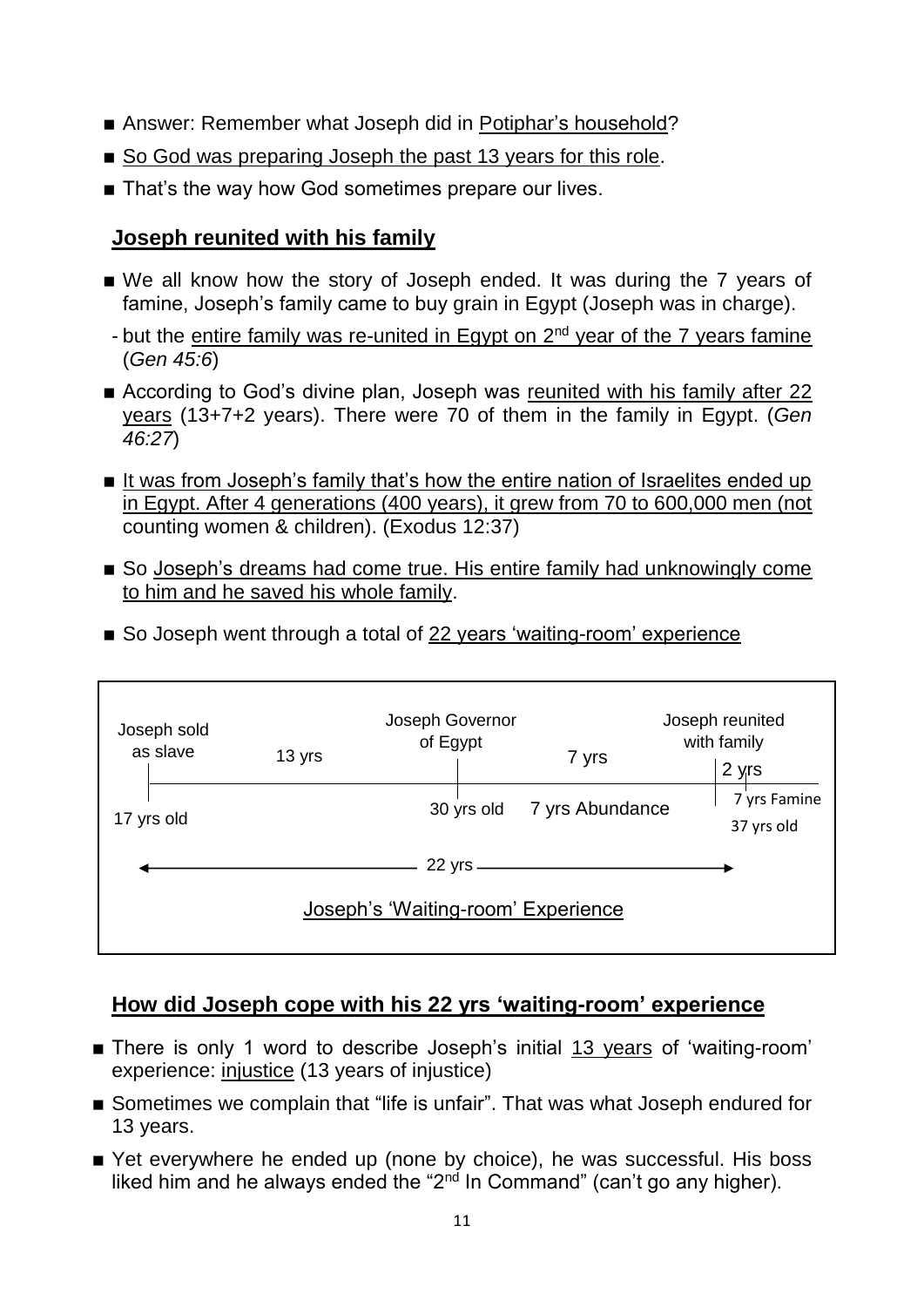■ The question is: How did Joseph manage to cope with his 22 years of 'waitingroom' experience? What was the secret of Joseph's success?

#### **Secret of Joseph's Success**

- The secret of Joseph's success is inscribed in the names of his 2 sons.
- What's in a name? In Joseph's case, a lot.
- What were the names of Joseph's 2 sons?

### **(i)'Manaseh'**

- His older son's name was 'Manesah' which means 'God had made me forget all my troubles and the family of my father' (*Gen 41:51*)
- Because God helped Joseph to forget his troubles. He was able to focus on his work, maintain his nice demeanour and good look (remember Joseph was 'handsome and well-built'). That's why all his bosses liked him and promoted him.

## **(ii) 'Ephraim'**

- His younger son's name was 'Ephraim' which means 'God had make me fruitful in the land of my suffering'.
- Notice 2 things. First, the word is 'fruitful', not 'successful'. The two are not the same.
- you can be 'successful' without being 'fruitful'
- also you can also be 'fruitful' without being 'successful'
- We cannot all be successful but we can all be fruitful.
- What is the difference? 'Success' is what society sees you. 'Fruitfulness' is what God sees in you.
- Which would you rather be? 'Fruitful' or 'Successful'?
- Not all of us can be 'successful', but we can all be 'fruitful'
- Secondly, Joseph had a fruitful life even though he lived through adversity of 13 years.
- **Through God's help, Joseph succeeded in becoming the best person he could** be even in times of adversity.
- $\blacksquare$  His adversity did not prevent him from fulfilling God's will, which was to serve his family and the whole nation of Israel.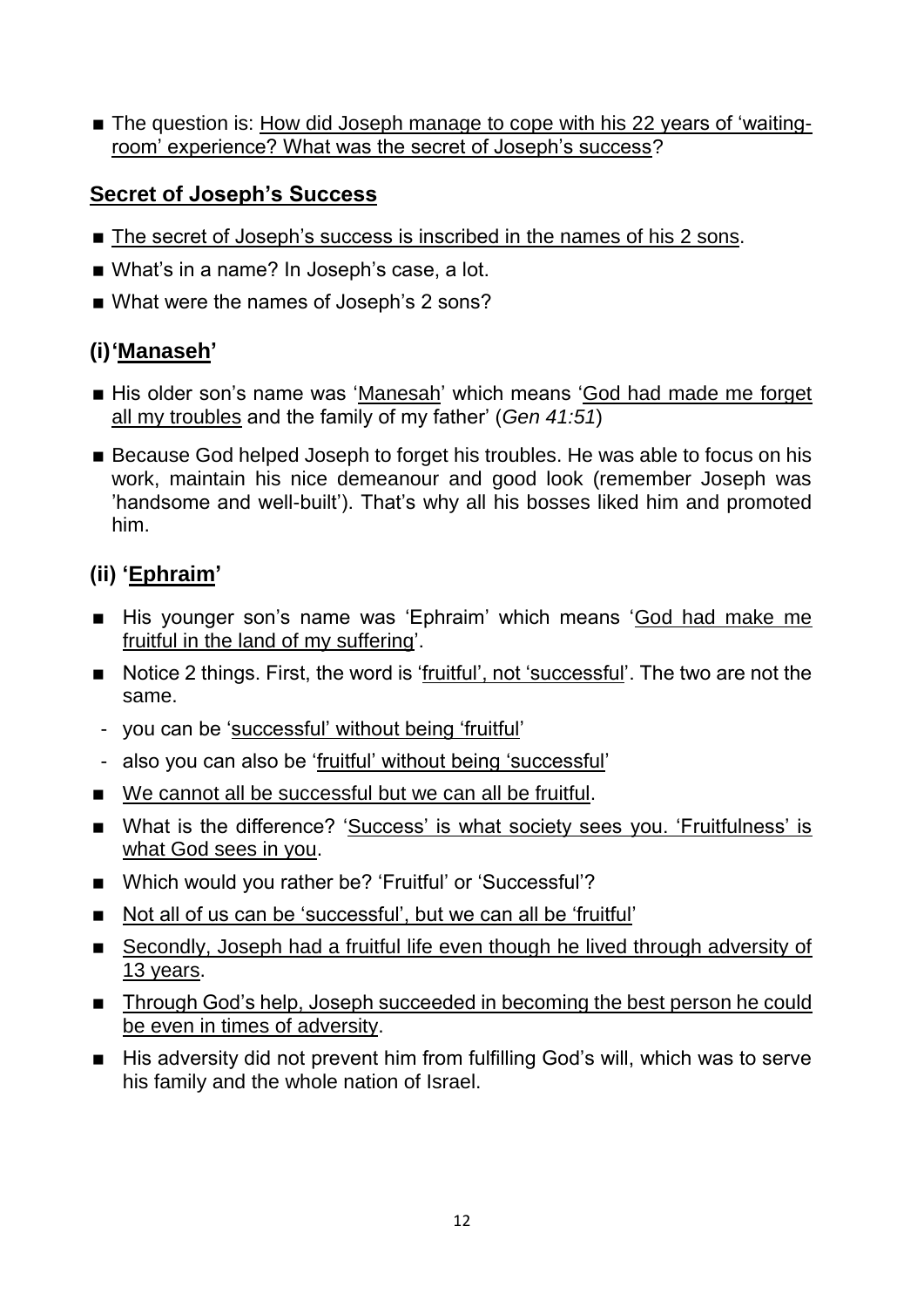## **Closing**

## **Lessons learned from Joseph's 'waiting-room' experience**

#### **(i) Don't focus on your problems**

- As we go through our 'waiting-room' experience, don't focus on the problem. Focus on the solution (God).
- Don't let your adversity consume or paralyse you that you can no longer function.
- Ask God to help you to forget about your troubles by learning to surrender your troubles to God.

#### Janes's Malicious Harassment

- Recently Ethel & I have been encouraging a girl (let's call her 'Jane') who have been maliciously attacked by someone who is extremely jealous about her (she is getting married to her boyfriend). She does not know who is this person.
- This jealous person put up posters of Jane in her church and her workplace accusing her with malicious lies and accusations (which I can't quote here).
- I Jane, of course, was very badly hurt because all the allegations were lies. (I happened to know they were not true). She could not eat or sleep for a week.
- $\blacksquare$  As if that was not bad enough, the same attack came a 2<sup>nd</sup> time!
- Besides advising her as a lawyer what legal action she should take
- Ethel & I took a lot of pain to encourage her to continue to do all those things that would make her happy (e.g. preparing for her wedding, her sports activities etc.)
- We encourage her not to give in to the devil (through this wicked person) who wants to destroy her. We encourage her to do exactly the opposite
	- go and enjoy her normal life. Don't stop living your normal life.
	- Leave the 'battle' to God. God will deal with it.
	- She agreed.

### **(ii) Be a blessing to others in time of adversity**

- When Joseph's brothers realised that Joseph was the ruler of Egypt, they must have been extremely worried that Joseph would take revenge on them.
- But the Joseph now and the Joseph 22 years ago were different.
- This is what Joseph said this to his frightened brothers (who tried to kill him & later sold him as a slave).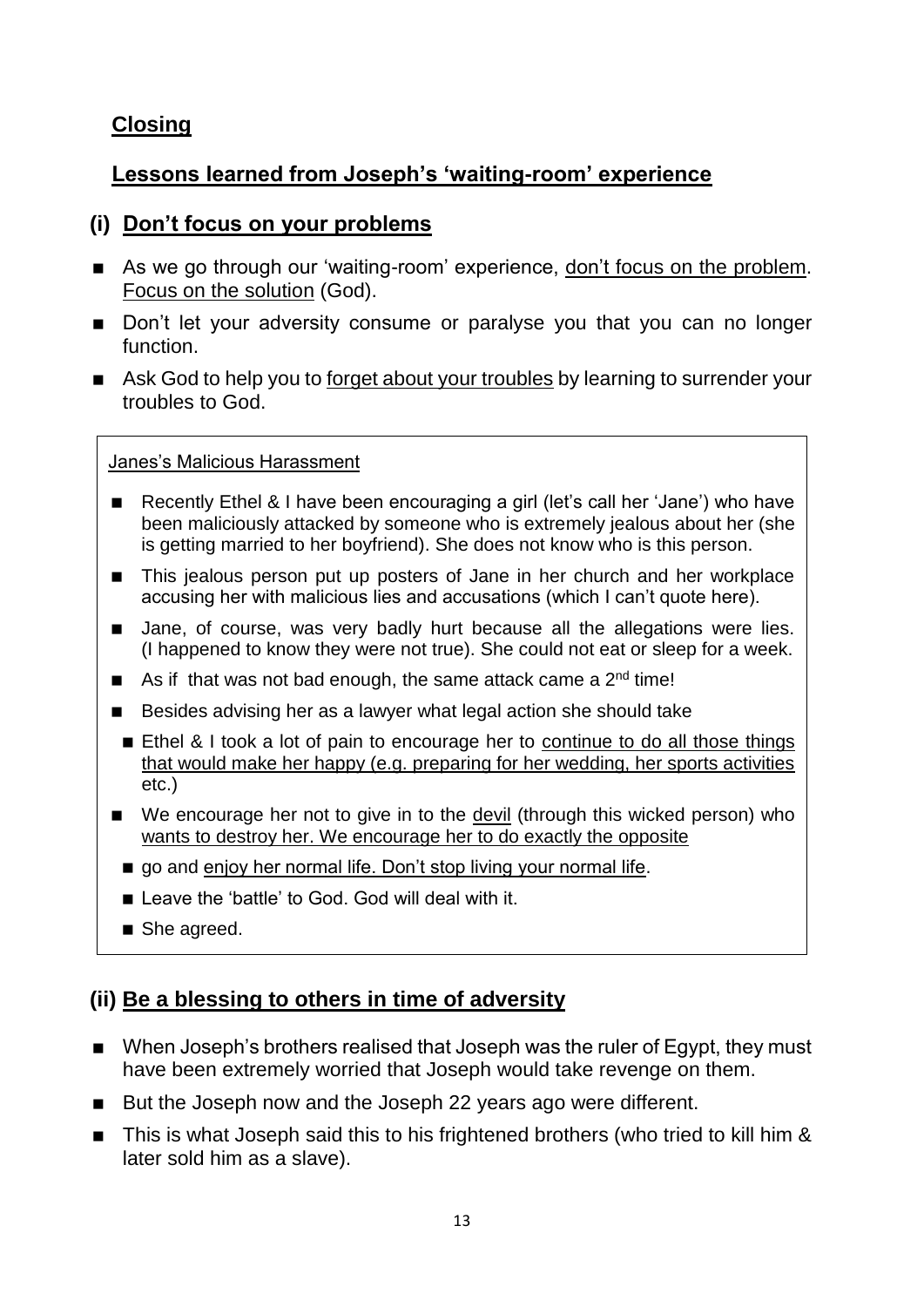- "But don't be angry with yourselves that you did this to me, for God did it. He sent me here ahead to preserve your lives (*V.5*)
- "God has sent me here to keep you and your families alive so that you will become a great nation." (*V.7*)
- "Yes, it was God who sent me here, not you!..." (*V.8*)

(*Gen 45: 5-8*)

- After 22 years, having suffered 13 years of injustice, Joseph realised it was God who sent him to Egypt (not his brothers) to fulfil God's plan.
- $\blacksquare$  He finally saw the 'big picture' God's will
- God had used Joseph to save his family and the nation Israel.
- Without Joseph, there would be no Israel today.
- So Joseph's life was a very fruitful one as he went through 13 years of waitingroom experience.
- Likewise, we should not stop to be a blessing to others, even as we go through our waiting-room experiences.

My own experience: God Uses Broken-Vessels

- Ethel and I have been struggling for the past 15 over years dealing with one of our sons. Only God knows the number of times we prayed to the Lord to deliver us out of this 15 over years of 'waiting room' situation.
- There were times we felt so helpless (though no hopeless) and I have despaired. All of our friends who tried to help him failed. Not because they didn't try hard enough. Because my son listens to no one. That's why his life is getting nowhere.
- While struggling with our 'waiting-room' experience, I was invited to preach in various churches and I shared about our struggles while I ministered God's Word.
- That's how this 'waiting-room' sermons began, 15 over years ago. It was borne out of my own circumstances.
- What I began to see, each time I preached on this topic, was how God used me (a broken vessel) to deliver His messages to touch so many lives (everywhere I preached).
- Sometimes I wondered: wouldn't it be better to share this after I've succeeded in overcoming my 'waiting-room' experiences? Then I've got a 'success story' to tell. That would be nice, wouldn't it?
- But God told me, "No, That's not how it works".
- I realised that my message was more effective while I was going through the doldrums (the pain and agony).